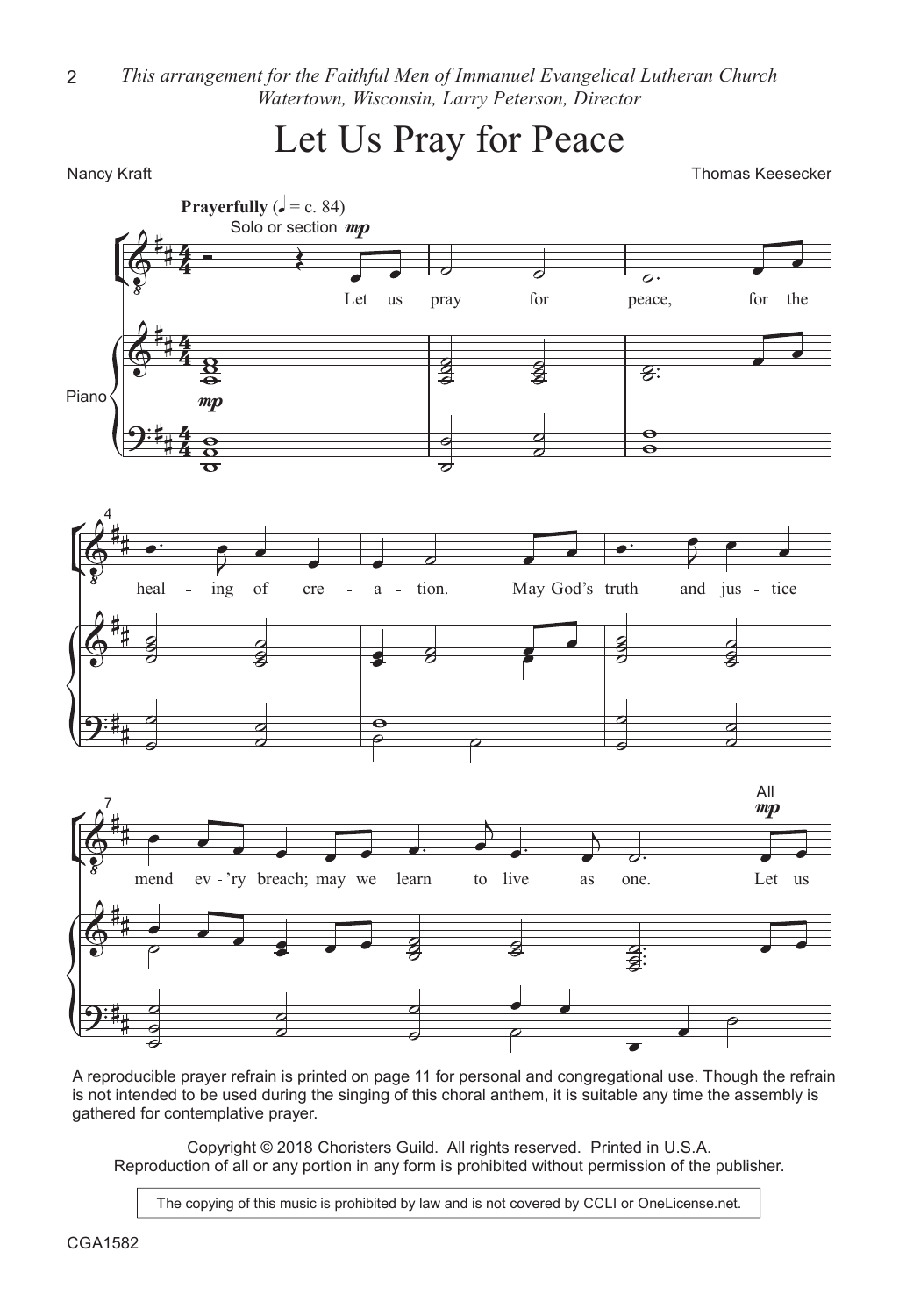





CGA1582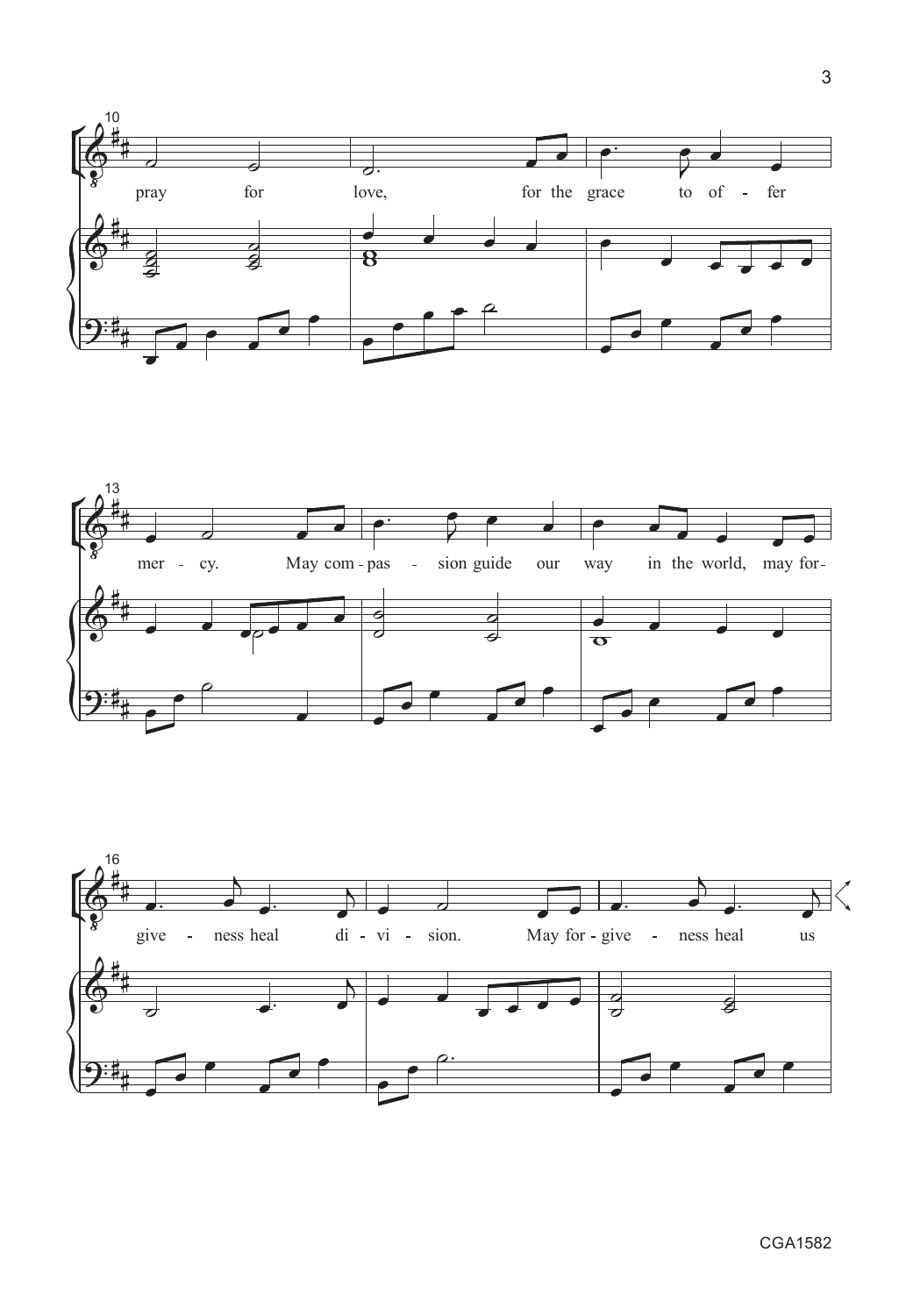





4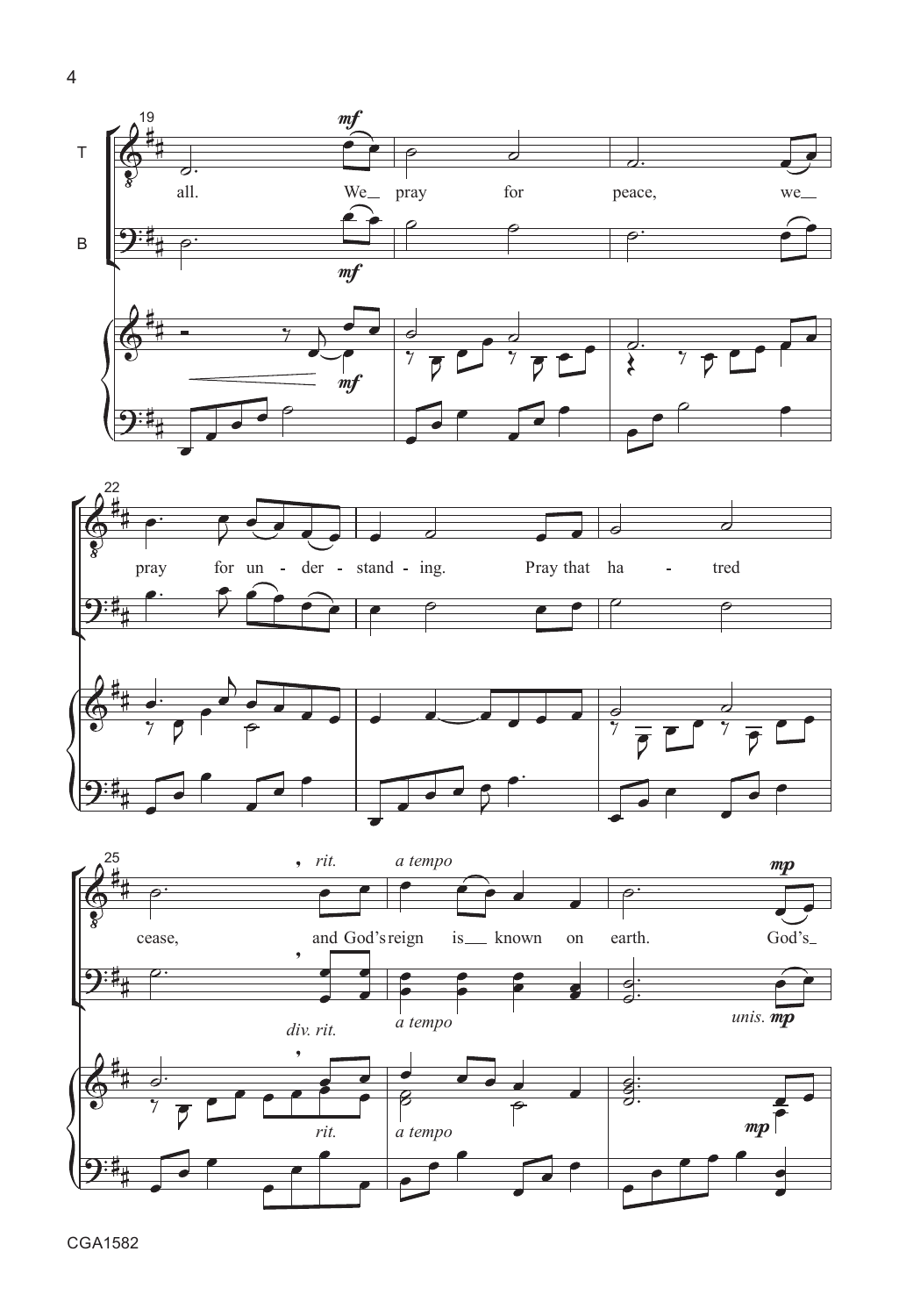